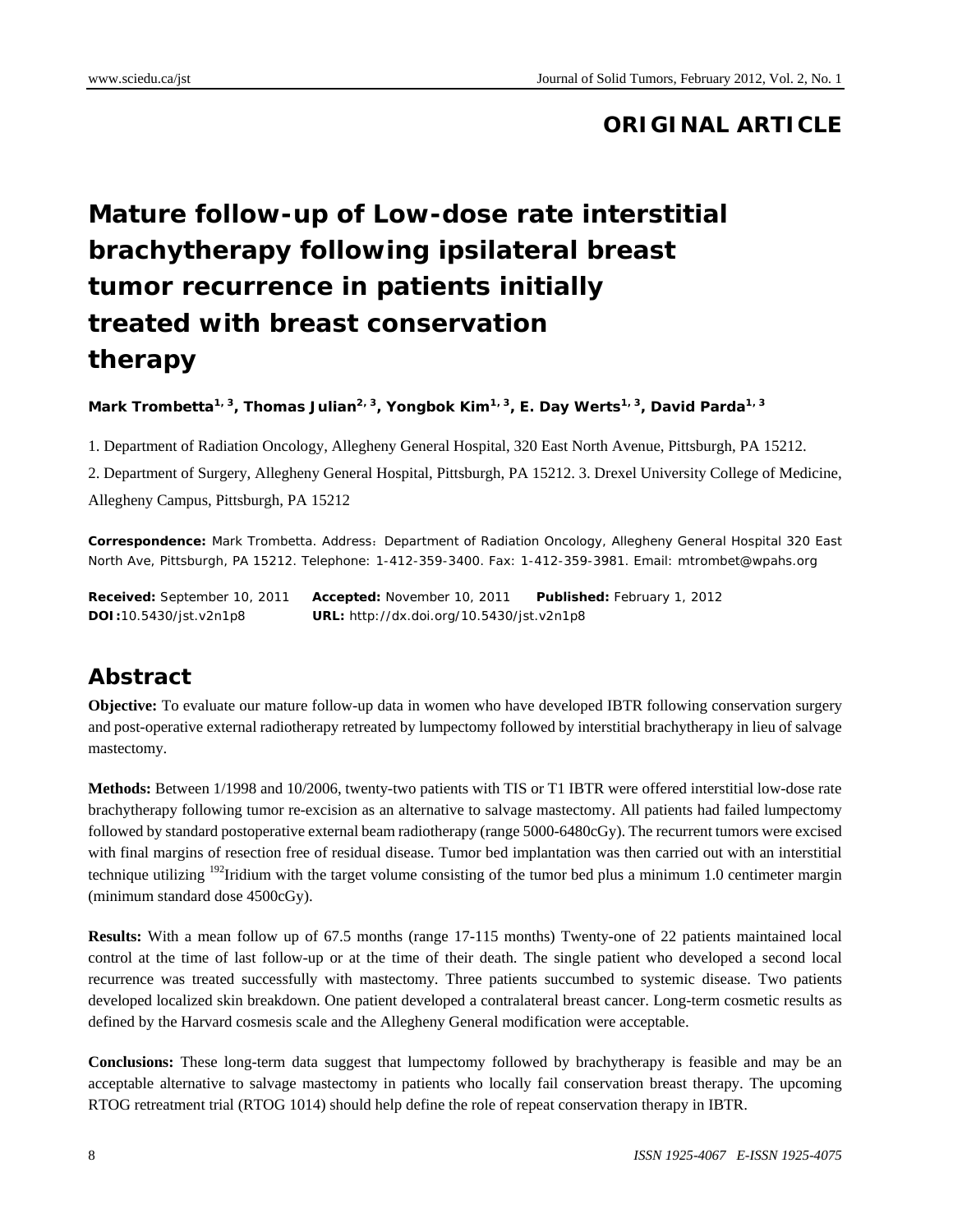#### **Key words**

Ipsilateral breast tumor recurrence, Conservation surgery, Conservation therapy, Mastectomy

### **Introduction**

The two landmark studies establishing lumpectomy and post-operative radiotherapy as the standard of care for breast conservation have recently been updated with more than 20 years of follow-up  $[1, 2]$  confirming limited surgery and post-operative radiotherapy as equivalent to mastectomy in the management of early stage breast cancer. Both of these studies demonstrated long term in-breast recurrence rates of up to 14% <sup>[2]</sup>. The accepted standard of care for ipsilateral beast tumor recurrence (IBTR) has been salvage mastectomy, which has demonstrated excellent salvage local control rates of greater than 90 %  $[3, 4]$ , but leaves women with a poor cosmetic and suboptimal functional result  $[5]$ .

The rationale for less than whole breast irradiation for IBTR emanates from the growing body of accelerated partial breast irradiation (APBI) data as an emerging standard of care and the understanding of long-term complication rates that are directly related to volume of tissue treated. Six clinical trials with a minimum 5 year mean follow-up including at least 40 patients <sup>[6-10]</sup> have demonstrated efficacy of partial breast radiotherapy and suggest equivalence to mastectomy. Two others reported APBI with more than 10 years follow-up which demonstrate local control rates of 91-95% [11, 12].

We and other groups have reported our initial experience with retreatment low-dose rate interstitial brachytherapy (LDR) following IBTR<sup>[13-15]</sup> which demonstrated acceptable local control rates and cosmesis in properly selected patients. Chadha et al. have published dose escalation data demonstrating mastectomy-free local control in 93% (14/15) of patients at a median follow-up of 36 months [14]. The initial 6 patients received a LDR dose of 3000 cGy prior to a dose escalation to 4500 cGy once the initial cohort demonstrated acceptable toxicity. The lone recurrence patient was treated with only 3000 cGy in the early arm of the study. These patients exhibited similar local control to that noted in the dose-escalation study of Hannoun-Levi et al.  $^{[15]}$ , which used the same dose limits. Currently, the Radiation Therapy Oncology Group (RTOG) has opened protocol 1014 to study partial breast re-treatment radiotherapy [16]. This protocol is limited to only three-dimensional conformal hyper fractionated radiotherapy (3D-CRT) using 4500 cGy in 150 cGy fractions twice daily which has never been studied. With the data below, we present our long-term results of patients retreated with LDR brachytherapy following IBTR.

#### **Materials and methods**

Between 1/1998 and 10/2006, twenty-two patients with TIS or T1 IBTR underwent an in-house, Institutional Review Board approved, low dose rate (LDR) temporary interstitial implant procedure following re-excision as an alternative to salvage mastectomy. All patients had failed lumpectomy and postoperative whole breast external beam radiotherapy (range 5000-6040cGy). The median age at original diagnosis for all patients was 62 years (range 42 - 89 years). The mean time to initial failure was 9.58 years (range 0.4 - 46.0 years). Three patients were treated with systemic chemotherapy at initial diagnosis, while 17 received one or more hormone modulators (tamoxifen, anastrozole or both) during some part of their therapy. As a condition of entry into this study, all patients were required to be without evidence of distant metastatic disease or regional nodal disease as documented by physical examination, chest radiography or computed axial tomography, nuclear medicine bone scanning and comprehensive serum metabolic assay. The single patient who was known to have metastatic disease prior to implant had been treated with high dose chemotherapy and bone marrow transplantation as was a standard of care at the time. She had been clinically documented as disease free for two years prior to IBTR and had no other known disease. Since calendar year 2004, preoperative magnetic resonance imaging has been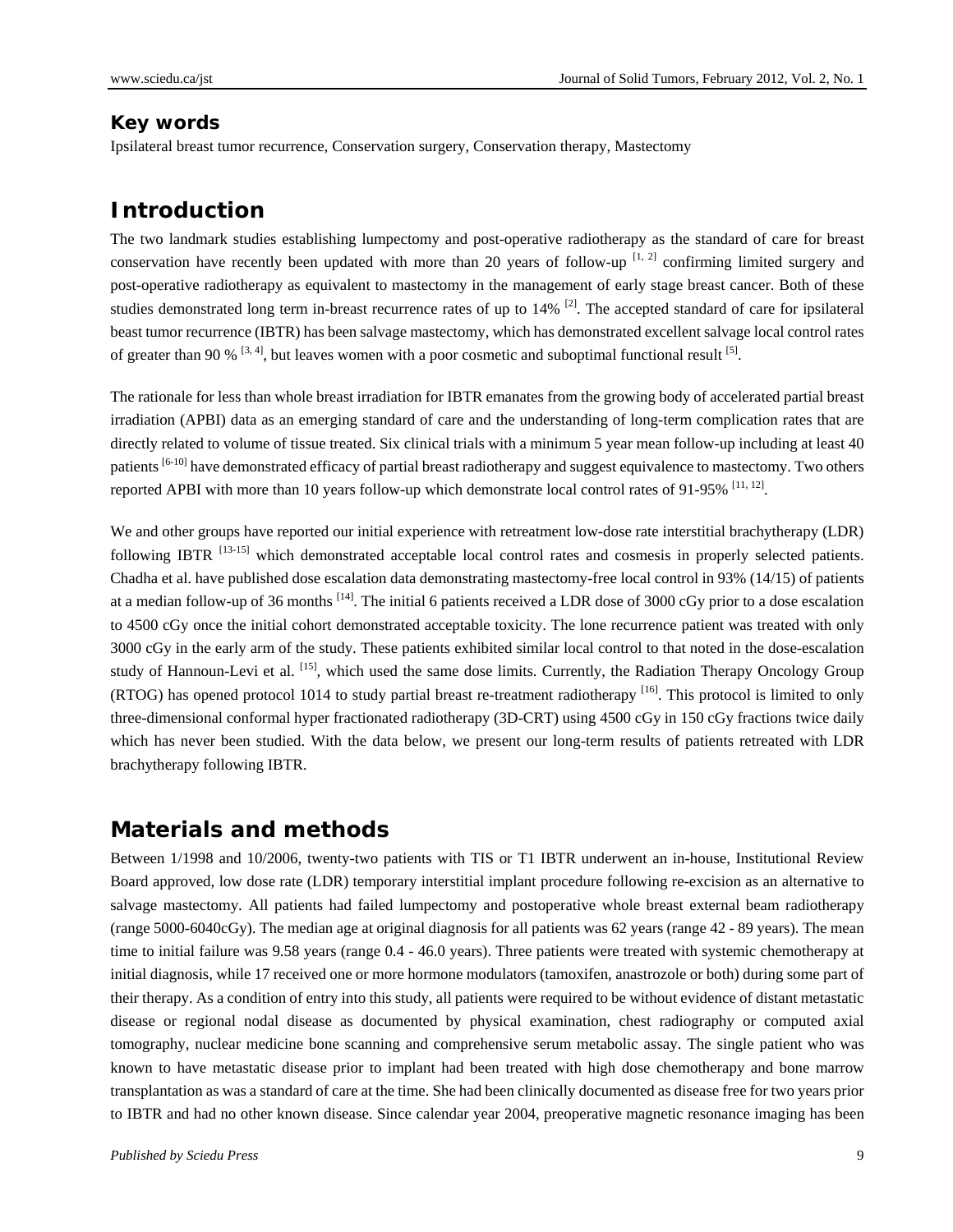performed in all patients at our institution prior to repeat lumpectomy (6 patients). No patient with suspected multi-centric disease or contralateral breast lesions documented by mammography, sonography or magnetic resonance imaging was included in this study.

All patients in this study were informed that salvage mastectomy was the current standard of care and opted for a less aggressive management approach. If the implant was performed at the time of repeat lumpectomy (earlier patients), the recurrent tumor was excised following needle localization and, the intraoperative specimen margins were required to be negative by frozen section. Final negative margins of resection (defined by the NSABP standard as no tumor at the specimen edge) were also required for patient accession into this study. Sources were not loaded until final margin negativity was confirmed. At initial diagnosis, seven patients presented with ductal carcinoma in situ (DCIS), 10 with invasive ductal carcinoma, 2 with combination invasive carcinoma and DCIS, and 3 with infiltrating lobular carcinoma. Six patients recurred as DCIS, 10 as invasive ductal carcinoma, 4 as combination invasive carcinoma and DCIS, and 2 as infiltrating lobular carcinoma (one of these with a DCIS component). Surgical marking clips were used to identify the tumor bed radio graphically when possible.

## **Treatment technique and planning**

The techniques for implantation of these patients have been previously described in detail elsewhere  $^{[13]}$ . However, in general, freehand tumor bed implantation was performed using afterloading catheters with the clinical target volume (CTV) consisting of the tumor bed/seroma cavity plus a minimum 1.0cm margin (Figure 1). The original technique was modified by limiting the seed placement in the catheters to a minimum 1.0 cm skin distance to reduce the integral skin dose after grade 3 (CTCAE v 4.0)  $^{[17]}$  skin reactions were noted in two patients. In 20 of 22 patients, implant volumes were confirmed with computerized tomographic scanning and three-dimensional reconstruction to analyze the volumetric parameters. The dosimetry of the first two cases was calculated utilizing orthogonal radiography. <sup>192</sup>Iridium (mean activity 0.62 mg Ra eq) was used in an afterloading inpatient procedure to achieve a target total dose of 4500-5000cGy, (range 4500-5530cGy) (Figure 2). The mean V100 (volume of the implant receiving 100 percent of the prescribed dose) was 105 cc. (range 36-260 cc.). The mean V150 (volume of the implant receiving 150 percent of prescribed dose) was 30 cc. (range 1-105 cc.). The V200 (volume of the implant receiving 200 percent of prescribed dose) mean was 8cc. The average length of hospital stay was 4.5 days. Cosmetic result was assessed by the same attending physician using both the Harvard/NSABP criteria <sup>[18]</sup> (Table I) and the Allegheny General Modification (Table II)<sup>[19]</sup>.

| Table 1. Harvard/NSABP breast cosmesis grading scale |  |
|------------------------------------------------------|--|
|------------------------------------------------------|--|

| <b>Excellent</b> | When compared to the untreated breast, there is minimal or no difference in the size or shape of the treated<br>breast. The way the breasts feels (its texture) is the same or slightly different. There may be thickening, scar<br>tissue, or fluid accumulation within the breast, but not enough to change the appearance.   |
|------------------|---------------------------------------------------------------------------------------------------------------------------------------------------------------------------------------------------------------------------------------------------------------------------------------------------------------------------------|
| Good             | There is a slight difference in the size or shape of the treated breast as compared to the opposite breast or<br>the original appearance of the treated breast. There may be some mild reddening or darkening of the breast.<br>The thickening or scar tissue within the breast causes only a mild change in the shape or size. |
| Fair             | Obvious difference in the size and shape of the treated breast. This change involves one quarter or less of<br>the breast. There can be moderate thickening or scar tissue of the skin and the breast, and there may be<br>obvious color changes.                                                                               |
| Poor             | Marked change in the appearance of the treated breast involving more than one quarter of the breast tissue.<br>The skin changes may be obvious and detract from the appearance of the breast. Severe scarring and<br>thickening of the breast, which clearly alters the appearance of the breast, may be found.                 |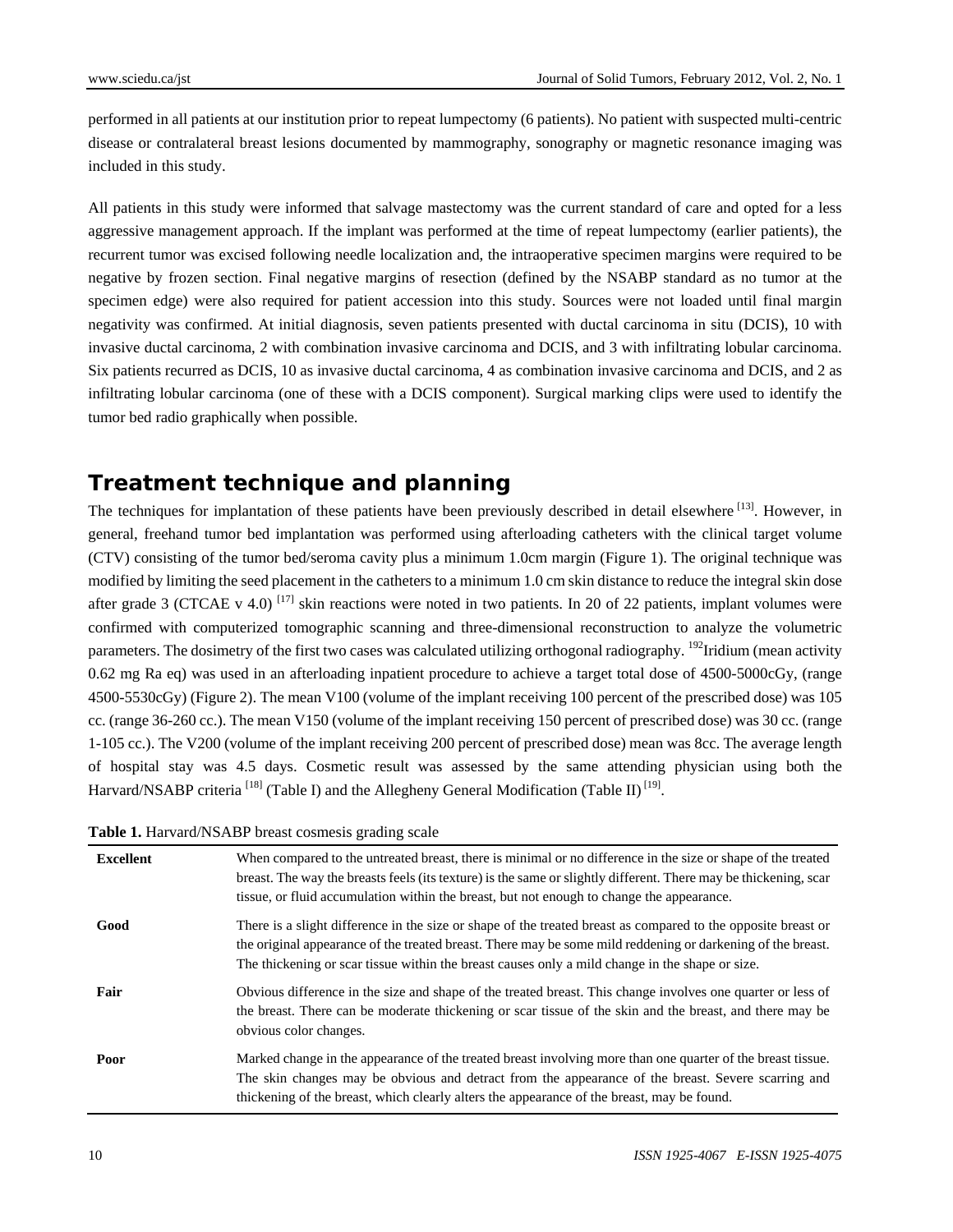|  |  |  | <b>Table 2.</b> The Allegheny general modification of the Harvard/RTOG/NSABP criteria |  |  |  |  |  |
|--|--|--|---------------------------------------------------------------------------------------|--|--|--|--|--|
|--|--|--|---------------------------------------------------------------------------------------|--|--|--|--|--|

| $A-0(X)$ | Where X= the breast cosmesis grade according to the Harvard/RTOG/NSABP criteria prior to repeat surgical and<br>radiotherapeutic intervention.                                                                                                                                                                                                                     |
|----------|--------------------------------------------------------------------------------------------------------------------------------------------------------------------------------------------------------------------------------------------------------------------------------------------------------------------------------------------------------------------|
| $A-1$    | When compared to the A-0 breast, there is minimal or no change in the size or shape of the retreated breast. The breast<br>texture is the same or slightly different. There may be thickening, scar tissue, or fluid accumulation within the breast, but<br>not enough to change the appearance.                                                                   |
| $A-2$    | When compared to the A-0 breast, there is a slight difference in the size or shape of the treated breast as compared to the<br>opposite breast or the original appearance of the retreated breast. There may be some mild reddening or darkening of the<br>breast. The thickening or scar tissue within the breast causes only a mild change in the shape or size. |
| $A-3$    | When compared to the A-0 breast, there is an obvious difference in the size and shape of the treated breast. This change<br>involves one quarter or less of the breast. There can be moderate thickening or scar tissue of the skin and the breast, and<br>there may be obvious color changes.                                                                     |
| $A-4$    | When compared to the A-0 breast, there is marked change in the appearance of the treated breast involving more than<br>one quarter of the breast tissue. The skin changes may be obvious and detract from the appearance of the breast. Severe<br>scarring and thickening of the breast, which clearly alters the appearance of the breast, may be found.          |

The initial scoring should consist of the A0 (X) score and all subsequent scores should be graded A0(X) followed by the post therapeutic A score [i.e., A (1-1) for excellent cosmesis pre and post retreatment]. Initial scoring for this same example would be graded as A (1-X) to denote the unknown future scoring.

|                  | Table 3. Improvement in reporting retreatment cosmetic outcomes using the Allegheny general modification of the |  |  |  |  |  |
|------------------|-----------------------------------------------------------------------------------------------------------------|--|--|--|--|--|
| Harvard criteria |                                                                                                                 |  |  |  |  |  |

| n  | <b>Harvard</b> | $\mathbf n$ | Allegheny general modification |
|----|----------------|-------------|--------------------------------|
| 13 |                | 13          | $A(1-1)$                       |
|    |                |             | $A(1-2)$                       |
|    |                | 4           | $A(2-2)$                       |
|    |                |             | $A(2-3)$                       |



**Figure 1.** freehand tumor bed implantation was performed using afterloading catheters with the clinical target volume (CTV) consisting of the tumor bed/seroma cavity plus a minimum 1.0cm margin



**Figure 2.** <sup>192</sup>Iridium (mean activity 0.62 mg Ra eq) was used in an afterloading inpatient procedure to achieve a target total dose of 4500-5000cGy, (range 4500-5530cGy)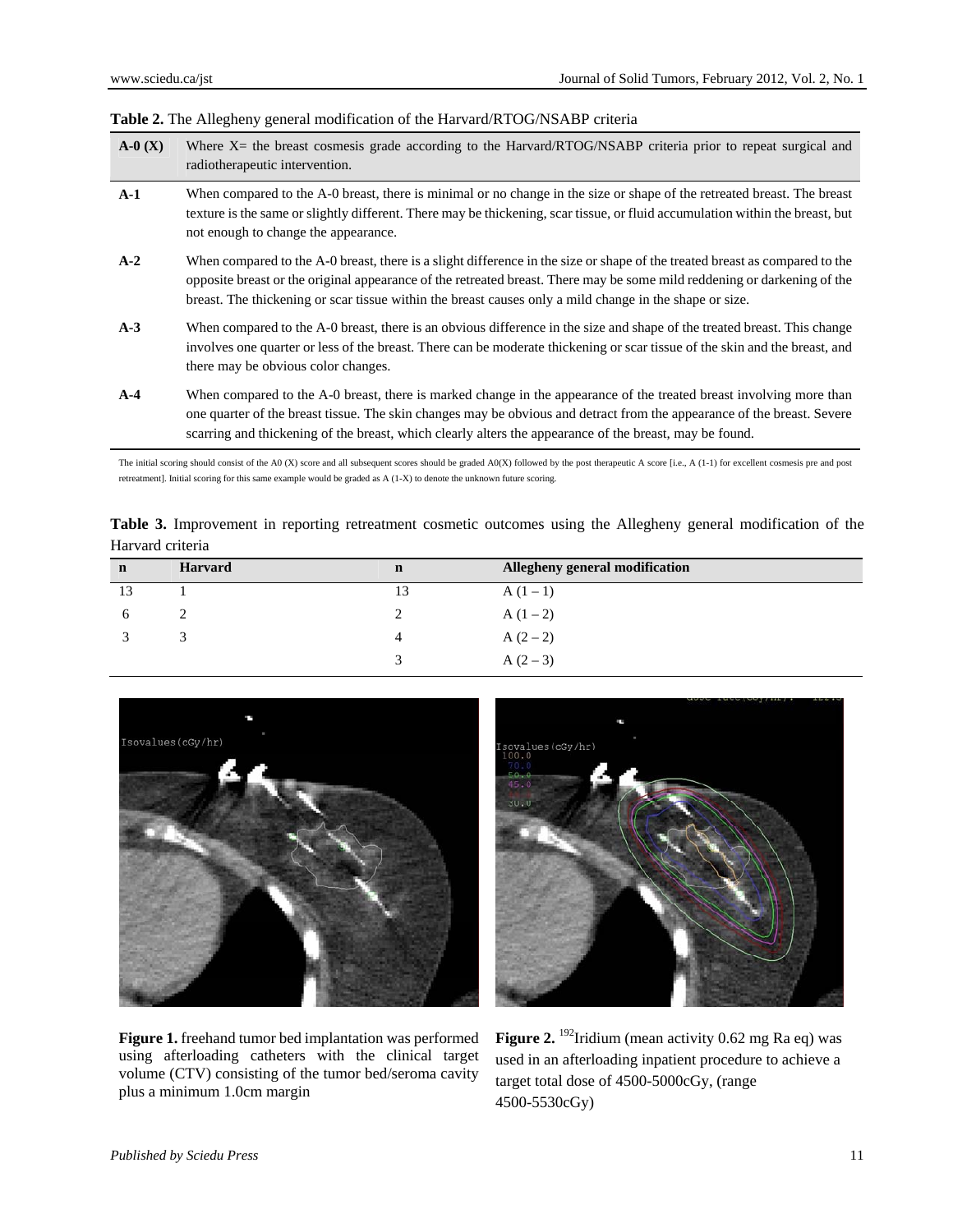# **Results**

Following treatment for their recurrent disease, twenty-one of 22 patients (95%) were free of disease with a median follow-up of 67.5 months (range 17 - 115 months). Each of the patients had developed their IBTR approximately 1.0 cm from the skin surface and the implant treatment volume encompassed a significant portion of the previously treated skin. Two patients developed wound breakdown following repeat lumpectomy and implant, which subsequently healed by primary intention. The technique was reviewed and it was determined that the apparent skin dose may have been under represented by the treatment planning computer, therefore the procedure was modified shortly afterward to reduce skin dose and no additional patients developed grade 3 complications. No correlation between acute toxicity and final cosmetic outcome was identified.

One patient developed a second IBTR 23 months after her implant. She was treated for her initial disease in 1990 by lumpectomy and post-operative irradiation (5040cGy) to the entire breast with an additional tumor bed dose of 1440 cGy. The second IBTR occurred in the center of the high dose volume of the upper outer quadrant of the breast which received 5500cGy (V110) during her interstitial implant. Each time the margins of resection were negative and no extensive intraductal component was seen. Both the initial and first recurrent histology were DCIS. However, only the recurrence demonstrated comedonecrosis. She was subsequently successfully treated with salvage simple mastectomy and continues to be free of disease 7 years post second recurrence.

Two patients died from extensive metastatic disease at 17 and 24 months following their implant. One developed metastatic disease prior to brachytherapy, but was assessed as free of disease for two years following high dose chemotherapy and autologous bone marrow transplant prior to implant (the standard of care at that time). A second patient developed brain metastasis (not biopsied but likely breast cancer) 24 months after the brachytherapy implant.

A third patient succumbed to respiratory failure twelve months post implant secondary to complications arising from long-standing chronic pulmonary obstructive disease. A CT scan performed immediately prior to her demise did not demonstrate a pulmonary abnormality that would suggest irradiation insult. All patients who have died were free of local failure at the time of their deaths. When the patients who died from early disease were removed from the analysis, the mean follow up time increased to 74 months compared to 67.5 months.

Cosmetically, at their last follow-up, thirteen patients were scored using the Harvard scale (Table II) as grade 1, six as grade 2, and three as grade 3. No patient has received a Grade 4 score. The two patients with the most significant side effects of skin breakdown were finally categorized as Grade 2 cosmesis when healing was complete. Telangiectasia was noted in 5 patients. Five patients developed worsening cosmesis following radiation which was better reflected in the Allegheny General modification of the Harvard score (Table III). Two developed final cosmesis of  $A^{[1,2]}$  while three were scored as  $A^{[2, 3]}$ . All long-term cosmesis stabilized at 2-2.5 years post-implant. A verbal survey of the 22 patients in this study was taken 6 months and one year post implant, and all were pleased they had undergone a breast sparing procedure as compared to mastectomy, including the single patient who developed a second IBTR.

## **Discussion**

The accepted standard of care for IBTR has historically been salvage mastectomy which has demonstrated excellent single digit local recurrence rates  $[3, 4, 16, 2-23]$ . While the local control is excellent, the cosmetic results are not. Women who have had mastectomy report significant impact upon their quality of life  $[5, 24]$ . Even women who undergo post-mastectomy reconstruction report a lesser quality of life  $^{[25]}$ . Lumpectomy only following IBTR is a suboptimal therapy, as patients who select observation alone after second lumpectomy face recurrence risks of 19-35% or higher  $^{[26, 27]}$ .

12 *ISSN 1925-4067 E-ISSN 1925-4075*  In our original study  $\left[13\right]$ , we demonstrated efficacy and safety in a non-randomized consecutive patient trial at a mean follow up of 35 months. Although other authors have confirmed our findings using differing dose regimens  $[14, 15]$ , our LDR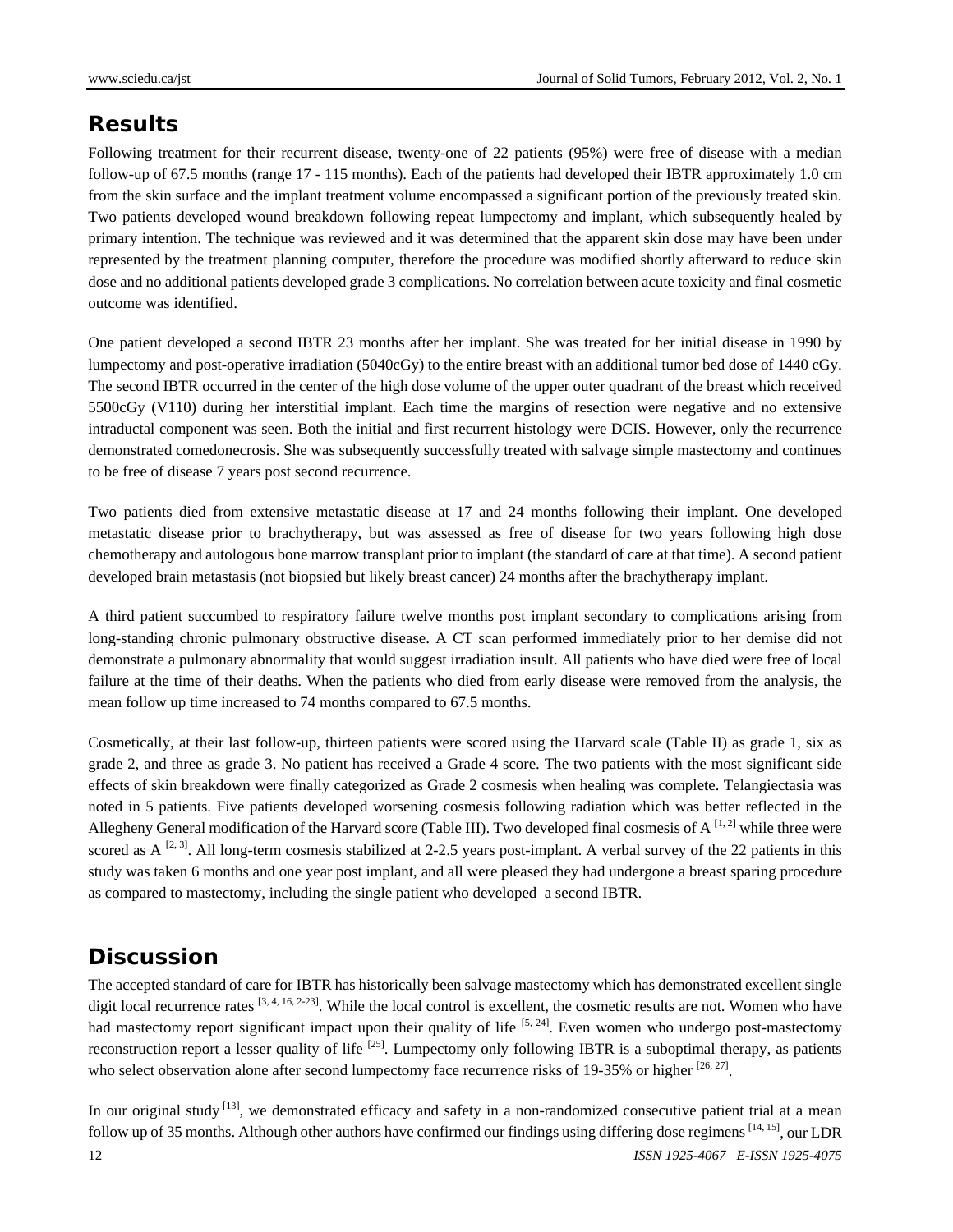trial represents the largest cohort to date treated with uniform dose and prescription parameters. Our mature data at 67.5 months mean follow up continue to support the use of LDR brachytherapy as an acceptable alternative standard of care in lieu of mastectomy. Since our original report [13], the cosmetic effects in all patients have remained stable. We note that cosmetic stability occurs at approximately 2-2.5 years from the brachytherapy. We also noted a severe limitation to the Harvard scoring system <sup>[18]</sup> (Table I) in retreatment patients and introduced the Allegheny General Modification of the Harvard criteria in a previous publication (Table II)  $^{[19]}$ . This scoring system is distinguished from the Harvard criteria by including an initial cosmetic score prior to re-irradiation and a final score after the second conservation procedure. This allows the cosmetic score to more accurately reflect the long term cosmetic effects of retreatment taking into account the initial cosmetic effect following the second surgical procedure. Post-operative de-novo cosmesis scores in our institution are nearly 100% with a cosmetic score of 1 following initial lumpectomy. However; re-treatment cosmesis scores prior to irradiation in this cohort were fifteen of grade 1, six grade 2, and zero grade 3. There were no cosmetic scores of 4 either prior to re-irradiation or following. Since three patients devolved from a cosmetic score of two to a score of three; and a score of three represents only fair cosmesis, the Allegheny Modification of the Harvard scale is critical in the understanding of the final cosmetic result and provides guidance in the selection of patients for retreatment. We suggest that patients who present for repeat conservation should preferably have a projected post repeat surgical score of 2 or lower to achieve satisfactory final cosmesis.

Despite the failure of conservation therapy in one patient and the increased cosmetic grade in five, all patients were pleased to have chosen breast conservation over mastectomy. We recommend thorough discussion with all patients prior to repeat conservative therapy, but patients who present with score 2 or higher should be cautioned about the possibility of worsening cosmesis and perhaps shown photos of prior patients who have shown devolution of cosmesis in order that the new patients have a clear an understanding as possible of the likely final outcome. In our previous publication we described a modification of technique and an improved selection process which aided in prediction of long-term cosmetic outcomes.13 Patients selected should have adequate breast tissue to accommodate the implant following repeat lumpectomy and the skin should be spared by placing the seeds at least 1.0 cm deep to the skin surface.

The issue of IBTR presents a challenging problem for the clinician and the patient alike. Historically many options have been offered for management of patients who develop localized breast recurrence. We continue to advocate for LDR brachytherapy as an acceptable option in lieu of salvage mastectomy in patients who desire breast preservation. However; emerging brachytherapeutic techniques such as balloon catheters may also represent promising alternatives [28, 29]. While LDR brachytherapy provides for the best homogeneity among these option, the risks of a hospital acquired infection over the 4 - 5 day inpatient stay as well as the costs make newer options such as outpatient high dose rate brachytherapy or 3D-CRT more attractive. We recommend specific selection criteria for all patients for who repeat lumpectomy and retreatment irradiation is considered. First, the performance status of the patient must be evaluated, and the risks and benefits considered relative to the expected long term survival of the patient estimated in terms of both projected life expectancy respective and irrespective of the malignancy. Secondly, patients should have adequate residual tissue volume to support the implant and demonstrate projected acceptable post-operative cosmesis to accommodate a repeat surgical defect. Thirdly, we recommend retreatment only in patients who present with favorable tumor characteristics (tumor size 2.0 cm. or less, negative final margins of resection, no clinically apparent lymphadenopathy, and no evidence of metastatic disease). Finally, all patients should understand clearly that mastectomy is the accepted standard of care.

#### **Conclusion**

Interstitial brachytherapy continues to prove itself at extended follow-up as a safe and effective modality for treatment of locally recurrent carcinoma of the breast in carefully selected subsets of patients. It offers equivalent local control to mastectomy. The procedure is well tolerated in the hands of an experienced brachytherapist and long term cosmesis remains stable after approximately 2-2.5 years. The Allegheny General Modification of the Harvard cosmesis scale gives a more accurate cosmetic reference and should be used in retreatment patients to more accurately report cosmetic

*Published by Sciedu Press* 13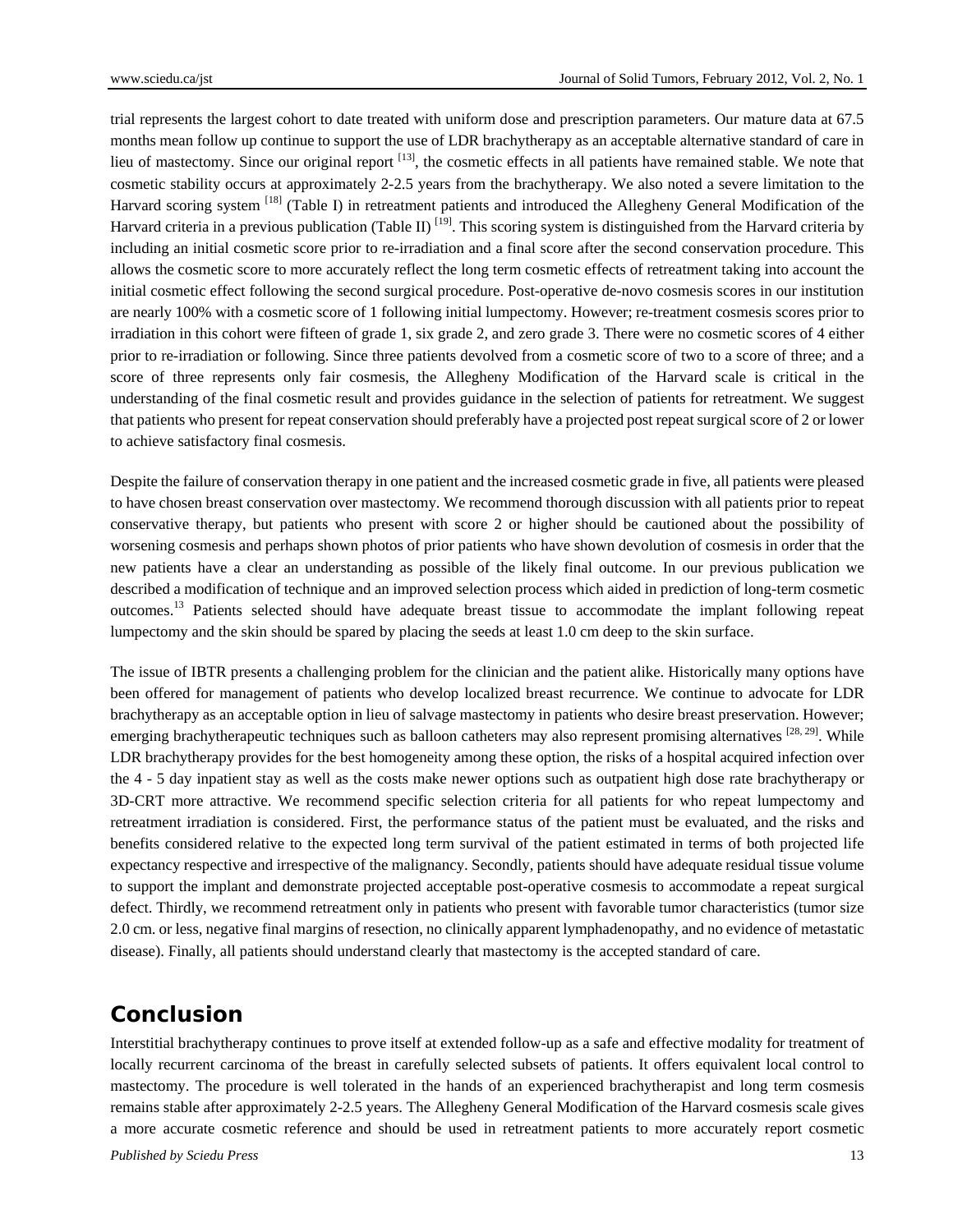outcomes. More importantly, patients remain satisfied with their outcomes especially as compared to the idea of mastectomy. The results of RTOG 1014 are eagerly awaited.

#### **Conflict of interest**

The author declares that there is no conflict of interest.

## **References**

- [1] Veronesi U, Cascinelli N, Mariani L, et al. Twenty-year follow-up of a randomized study comparing breast-conserving surgery with radical mastectomy for early breast cancer. N Engl J Med 2002;347:1227-32. PMid:12393819 http://dx.doi.org/10.1056/NEJMoa020989
- [2] Fisher B, Anderson S, Bryant J, et al. Twenty-year follow-up of a randomized trial comparing total mastectomy, lumpectomy, and lumpectomy plus radiation for the treatment of invasive breast cancer. N Engl J Med 2002;347:1233-41. PMid:12393820 http://dx.doi.org/10.1056/NEJMoa022152
- [3] Fowble BL, Solin LJ, Schultz DJ, et al. Ten year results of conservative surgery and irradiation for stage I and II breast cancer. Int J Radiat Oncol Biol Phys 1991;21:269-77. http://dx.doi.org/10.1016/0360-3016(91)90771-U
- [4] Abner AL, Recht A, Eberlein T, et al. Prognosis following salvage mastectomy for recurrence in the breast after conservative surgery and radiation therapy for early-stage breast cancer. J Clin Oncol 1993;11:44-48. PMid:8418240
- [5] Ganz P et al. Breast Conservation versus mastectomy; is there a difference in Psychological adjustment or quality of life in the year after surgery? Cancer 1992; 69:1729-38.

http://dx.doi.org/10.1002/1097-0142(19920401)69:7<1729::AID-CNCR2820690714>3.0.CO;2-D

- [6] Benitez PR, Keisch ME, Vicini F, et al. Five-year results: the initial clinical trial of MammoSite balloon brachytherapy for partial breast irradiation in early stage breast cancer. Am J Surg 2007;194:456-62. PMid:17826055 http://dx.doi.org/10.1016/j.amjsurg.2007.06.010
- [7] Strnad V, Ott OJ, Hildebrandt G, et al. Partial breast irradiation using multicatheter interstitial brachytherapy for early breast cancer: Results of the German–Austrian multicenter Phase II trial. Brachytherapy 2009;8:107. http://dx.doi.org/10.1016/j.brachy.2009.03.011
- [8] King TA, Bolton JS, Kuske RR, et al. Long-term results of wide-field brachytherapy as the sole method of radiation therapy after segmental mastectomy for Tis, 1, 2 breast cancer. Am J Surg 2000;180:299-304. http://dx.doi.org/10.1016/S0002-9610(00)00454-2
- [9] Polgar C, Fodor J, Major T, et al. Breast-conserving treatment with partial or whole breast irradiation for low-risk invasive breast carcinoma – 5-year results of a randomized trial. Int J Radiat Oncol Biol Phys 2007;69:694-702. PMid:17531400
- [10] Arthur DW, Winter K, Kuske RR, et al. A phase II trial of brachytherapy alone after lumpectomy for select breast cancer: tumor control and survival outcomes of RTOG 95–17. Int J Radiat Oncol Biol Phys 2008;72:467-73. PMid:18294778 http://dx.doi.org/10.1016/j.ijrobp.2007.12.056
- [11] Vicini FA, Antonucci V, Wallace M, et al. Long-term efficacy and patterns of failure after accelerated partial breast irradiation: a molecular assay-based clonality evaluation. Int J Radiat Oncol Biol Phys 2007;68:341-46. PMid:17306933 http://dx.doi.org/10.1016/j.ijrobp.2006.12.007
- [12] Polgar C, Major T, Fodor J, et al. Accelerated partial breast irradiation using high-dose-rate interstitial brachytherapy: 12-year update of a prospective clinical study. Radiother Oncol 2010; 94:274-79. PMid:20181401 http://dx.doi.org/10.1016/j.radonc.2010.01.019
- [13] Trombetta M, Julian T, Bhandari T, et al. Breast conservation surgery and interstitial brachytherapy in the management of locally recurrent carcinoma of the breast: The Allegheny General Hospital experience. Brachytherapy 2008;7(1):29-36, January-March. PMid:18201940 http://dx.doi.org/10.1016/j.brachy.2007.12.001
- [14] Chadha M, Feldman S, Boolbol S, et al. The feasibility of a second lumpectomy and beast brachytherapy for localized cancer in a breast previously treated with lumpectomy and radiation therapy for breast cancer. Brachytherapy. 2008 Jan-Mar; 7:22-28. PMid:18299110 http://dx.doi.org/10.1016/j.brachy.2007.10.006
- [15] Hannoun-Levi JM, Houvenaeghel G, Ellis S, et al. Partial breast irradiation as second conservative treatment for local breast cancer recurrence. Int J Radiat Oncol Biol Phys. 2004;60:1385-92. PMid:15590169 http://dx.doi.org/10.1016/j.ijrobp.2004.05.035
- [16] RTOG protocol 1014: A phase II study of repeat breast preserving surgery and 3D-conformal partial breast re-irradiation (PBRI) for local recurrence of breast carcinoma; http://www.rtog.org/ClinicalTrials/ProtocolTable/StudyDetails.aspx?study=1014
- [17] http://evs.nci.nih.gov/ftp1/CTCAE/About.html